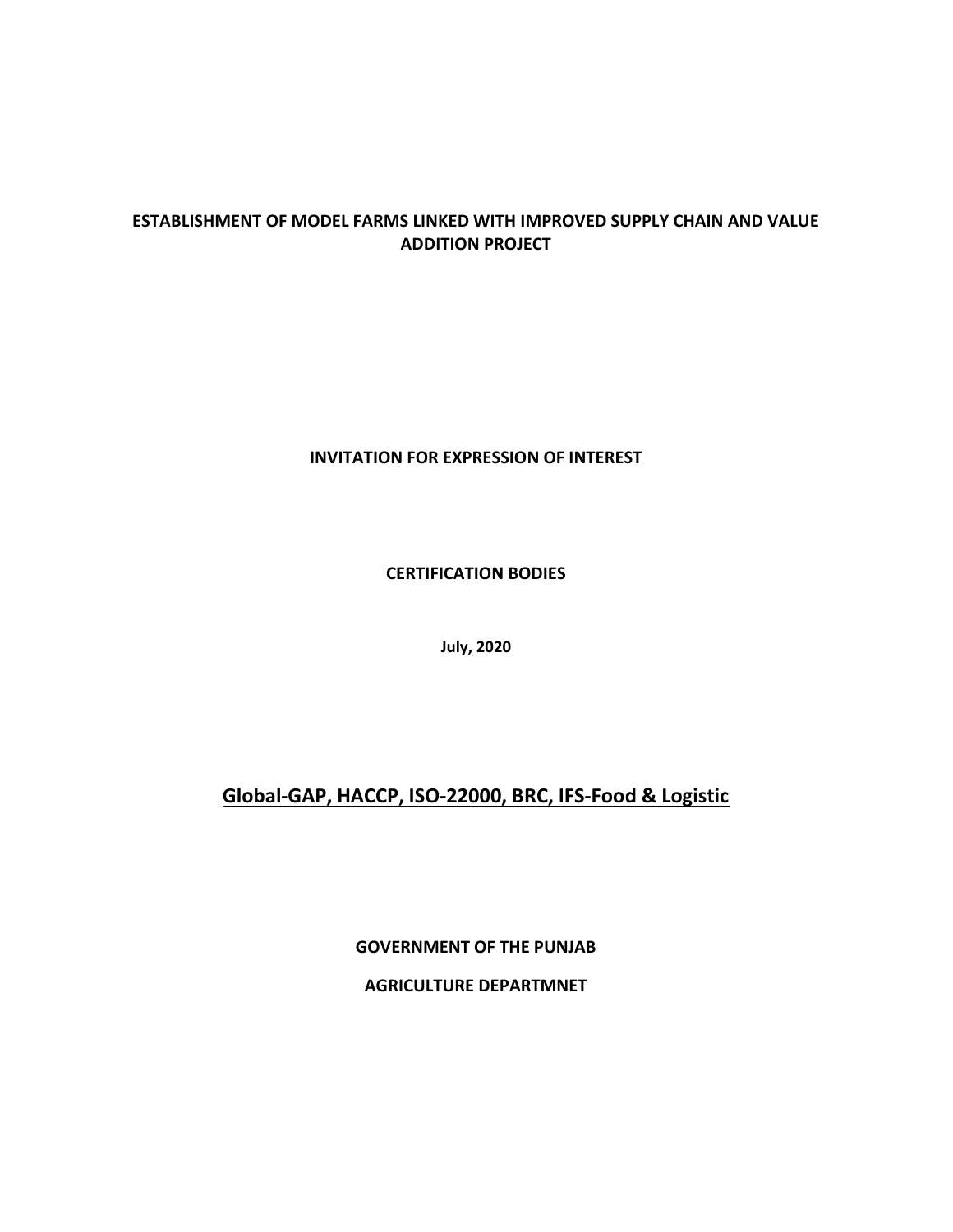#### **INTRODUCTION**

Agriculture is the back bone of Pakistan's economy which substantially contributes towards Gross Domestic Product (GDP) of the country. It is also main source of sustainable livelihood in the rural areas. In addition to supply new material to the industry, they earn scarce foreign exchange well. For instance, the horticulture products is estimated at US\$ 650 million.

The close proximity of import markets in the Middle East, Iran and Afghanistan, and market access to Malaysia, offer enormous potential for the export of horticulture products from Pakistan. Though exports of horticulture products from Pakistan have exhibited an increasing trend, these are much less than the actual potential and are confined to conventional whole sale markets. Their share in the fast growing high price and super markets is meager. This primarily is attributed to technical barriers to trade like food safety, traceability etc. Taking it cognizance, Government of the Punjab, has launched a project titled "Establishment of Model Farms Linked with Improved Supply Chain and Value Addition" that confirm to the International requirements for food safety and traceability leading ultimately to increased exports of selective horticulture products from the country.

#### PROJECT OBJECTIVES

The Project focus is on selective value chains i.e. Mango, Citrus, Potato and Vegetable and aims to implement 'Good Agricultural Practices (GAP)' over 250,000 acres in selective districts of Punjab. To achieve this objective, along with extensive capacity building programs, the Project will also extend financial support to its target beneficiaries for agriculture machinery & equipment as well as acquisition of export certifications, during the project life.

Keeping the above in view, the project strategies is to improve food quality through on-farm i.e. Global GAP and off-farm certifications such as HACCP/ISO-22000/BRC/IFS etc.

#### COMMODITIES COVERED

The commodities covered for the Project with focus on above mentioned export certifications are given in the following table:

| Sr. No. | NAME OF PRODUCT | Sr. No. | NAME OF PRODUCT |
|---------|-----------------|---------|-----------------|
| 1       | Mango           | 2       | Citrus          |
| 3       | Potato          | 4       | Vegetable       |

#### INTENDED OUTPUTS/MILESTONES

In the first phase of the project, the capacity building of four types of stakeholders namely farmers, suppliers/processors, logistic companies and traders of the supply chain will be built leading to their accredited certification and thereby making them compliant with the international protocols on food safety, quality and hygiene. The intended outputs/milestones are as follows.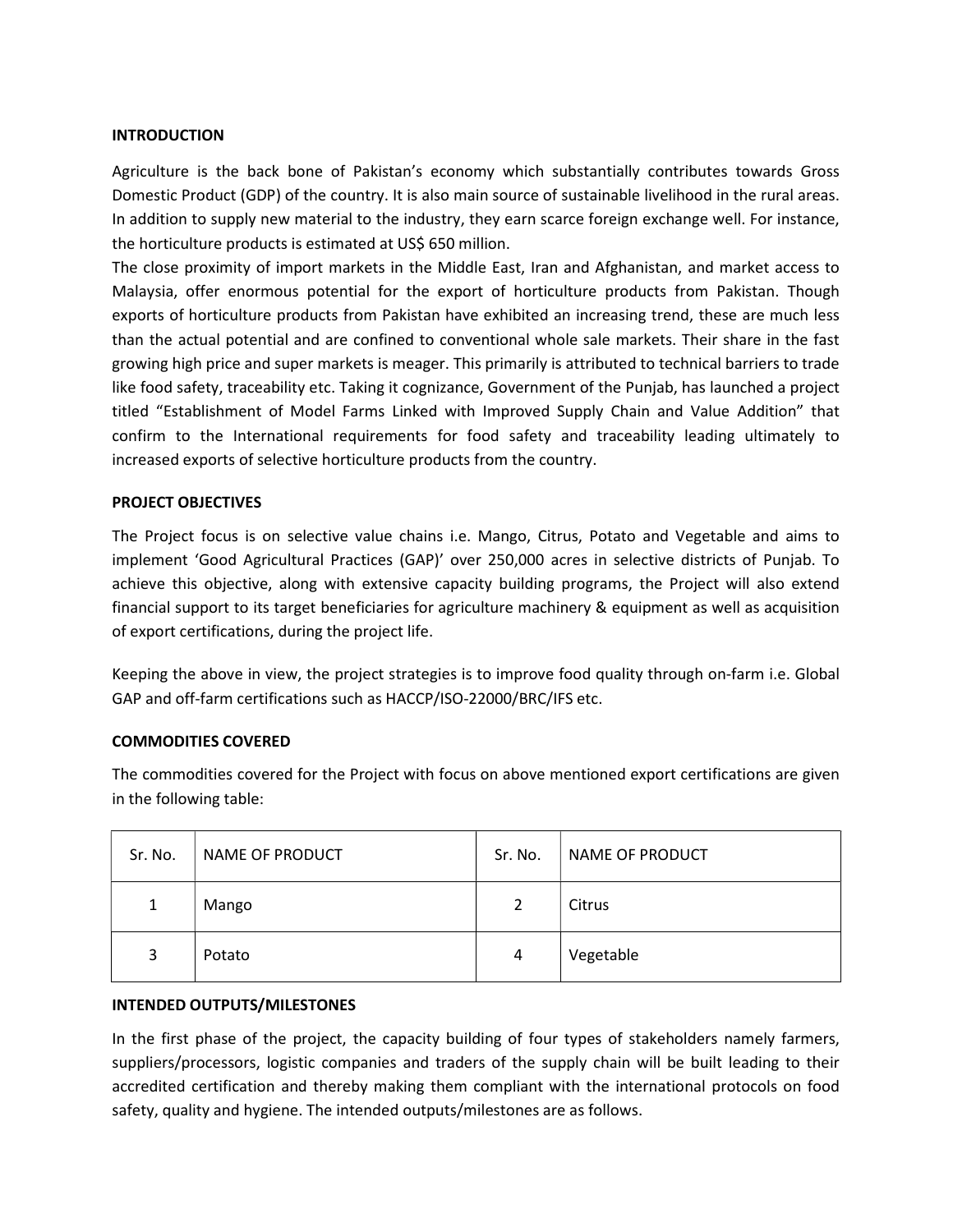- $\triangleright$  A maximum of 83 farms shall be trained and certified in Global GAP.
- $\triangleright$  Approximately 100 processors/logistic companies shall be trained and certified in the area of their choice i.e. HACCP/ISO-22000/British Retail Consortium/International Featured Standard etc.

## EXPRESSION OF INTEREST (EOIs)

The EOIs have been invited to identify and enlist suitable Firms/Organization (Certification Bodies) for certification of Global GAP and HACCP/ISO-22000/British Retail Consortium/International featured standard etc., of the aforesaid stakeholder in horticulture products. The application form is provided as ANNEX-1.

The application received in response to EOIs will be submitted and evaluated by a committee constituted by the competent authority for this purpose.

## TERMS AND CONDITIONS

- 1. All documents and information received by EMFP from applicants will be treated in confidence.
- 2. The documents submitted to EMFP will not be returned
- 3. All expenses related to participation in this Expression of Interest shall be borne by the applicants.
- 4. Documents shall be submitted in hard form in a sealed envelope marked as "EXPRESSION OF INTEREST-CERTIFICATION BODIES";
- 5. Services of a certification body are required for certification audit of Global GAP, HACCP, BRC, IFS, ISO 22000 etc., for on farm and off farm beneficiaries of the project.
- 6. A pool of Certification Bodies will be created through this EOI and the beneficiaries shall be at liberty to choose the suitable Certification Body for their certifications.
- 7. After enlistment, the Certification Body shall submit detailed cost structure of the certifications.
- 8. The Certification Body shall enter into an agreement with beneficiary before initiation of work.
- 9. The auditor shall describe all the procedures and requirements before two weeks of commencement of an audit.
- 10. The auditor will intimate one week before commencement of an audit.
- 11. The audit schedule shall be shared with the Project office.
- 12. The Certification Body shall issue certificate to the beneficiary after clearance of an audit with a copy to Project Coordination Unit.
- 13. The envelope containing hard copy of EOI shall be received in the EMFP office at Lahore.
- 14. The closing date and time for receipt of Expression of Interest and required documents is 1500 hrs, the July 30, 2020.
- 15. The EMFP reserves the right to request submission of additional information from applicants or to make power-point presentation in order to clarify aspects of Expression of Interest, if required.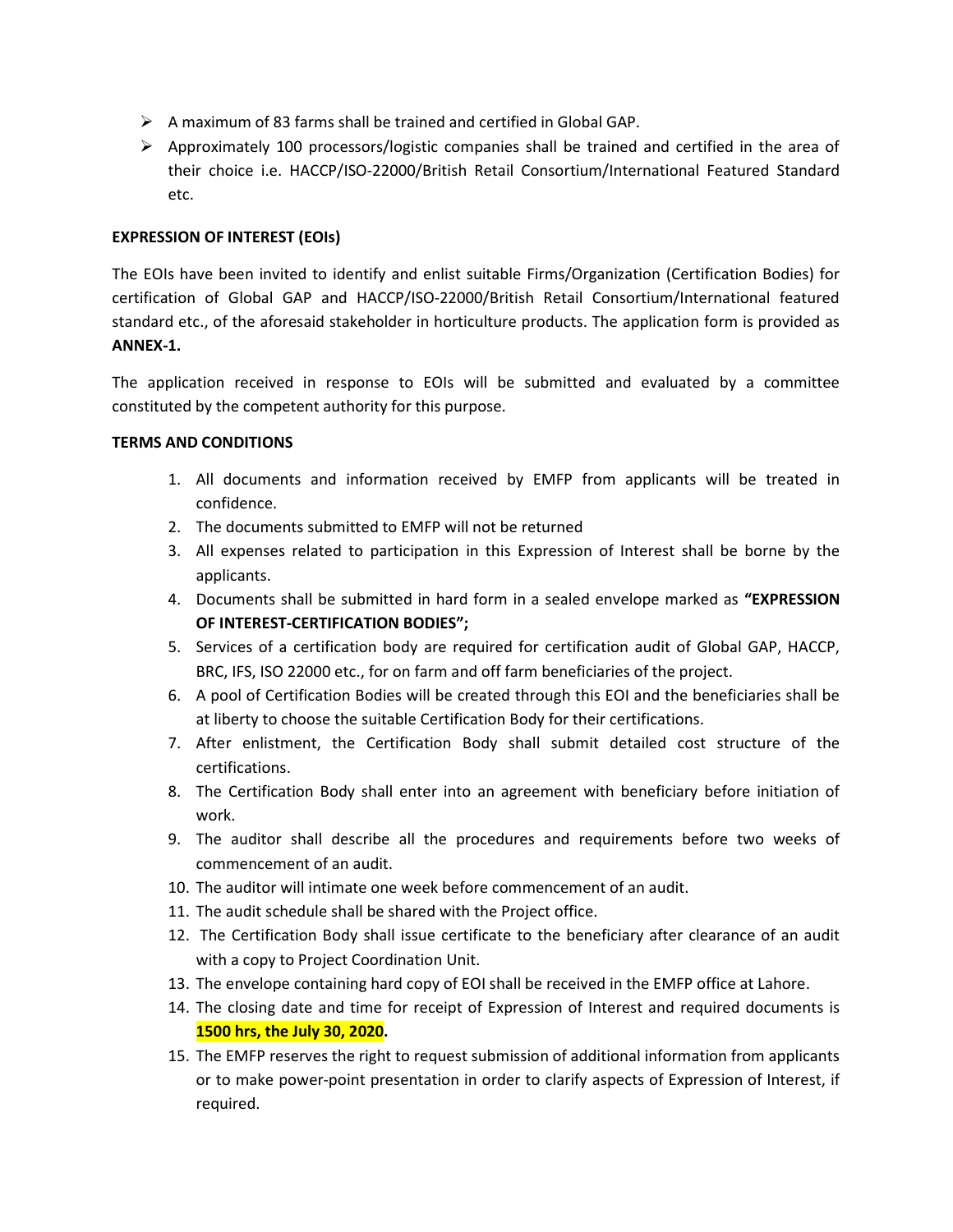Clarification requests must be sent in writing or through e-mail received not later than July 24, 2020. For the purpose of clarification, the contact person is:

# Project Coordinator

Establishment of Model Farms linked with improved Supply Chain and Value Addition Project Agriculture Department, Government of Punjab 1st Floor, Agriculture Marketing Building, 21 Davis Road, Lahore Ph: 042-99205071-74 Email: kashif.j@traceablepakistan.com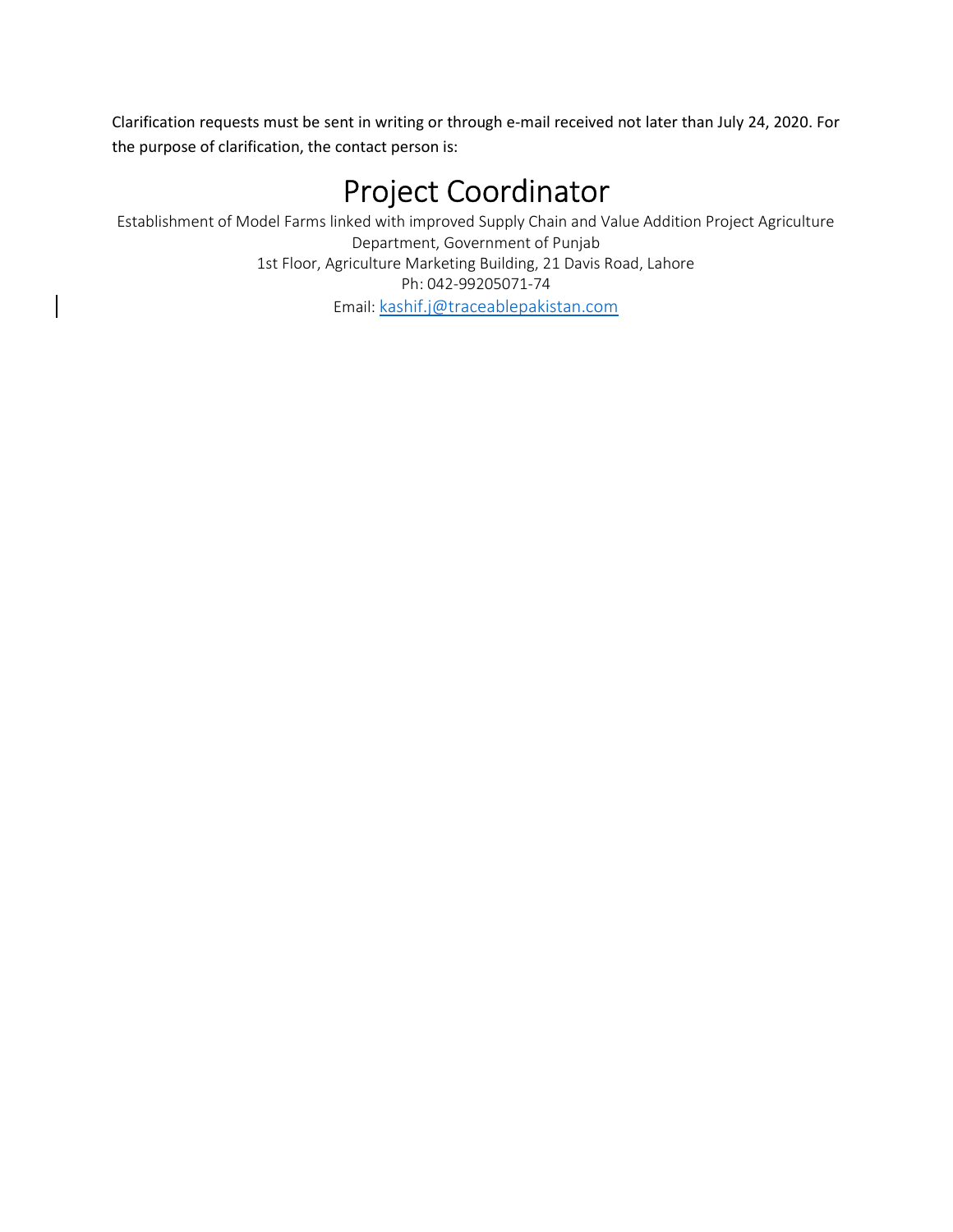#### EXPRESSION OF INTEREST FORM

#### PART A: ORGANIZATIONAL INFORMATION

#### Please provide information about your firm using the following form

| Code | <b>Required Information</b>                                                                                                                                                                                        | Response |
|------|--------------------------------------------------------------------------------------------------------------------------------------------------------------------------------------------------------------------|----------|
| A.1  | Legal name of Organization                                                                                                                                                                                         |          |
| A.2  | Mailing address with telephone, Fax & e-mail                                                                                                                                                                       |          |
| A.3  | In-country and overseas offices                                                                                                                                                                                    |          |
| A.4  | National Tax Number (attached proof if exempt)                                                                                                                                                                     |          |
| A.5  | Type of Firm/Organization;<br>Non-Governmental Organization<br><b>Private Firm</b><br>Guarantee Limited Company (under section 42 of<br>Companies Ordinance 1984<br>Public sector Entity<br>Other (Please specify) |          |
| A.6  | Year of establishment                                                                                                                                                                                              |          |
|      | Name of Head of Firm/Organization?                                                                                                                                                                                 |          |
|      | Designation                                                                                                                                                                                                        |          |
| A.7  | E-mail                                                                                                                                                                                                             |          |
|      | Mobile                                                                                                                                                                                                             |          |
|      | Phone                                                                                                                                                                                                              |          |
| A.8  | Name of contact person*                                                                                                                                                                                            |          |
|      | Designation                                                                                                                                                                                                        |          |
|      | Phone                                                                                                                                                                                                              |          |
|      | E-mail                                                                                                                                                                                                             |          |
|      | Fax                                                                                                                                                                                                                |          |
|      | Mobile                                                                                                                                                                                                             |          |
| A.9  | Accredited by (please attach copy)**                                                                                                                                                                               |          |

\*Only head of organization or nominated contact person of certification body will be authorized to communicate with EMFP.

\*\* Please attach proof that the company can conduct Global GAP Certifications

### PART B: PREVIOUS EXPERIENCE

Using the format below. Please give your responses to the asked information about previous experience of your Firm/Organization.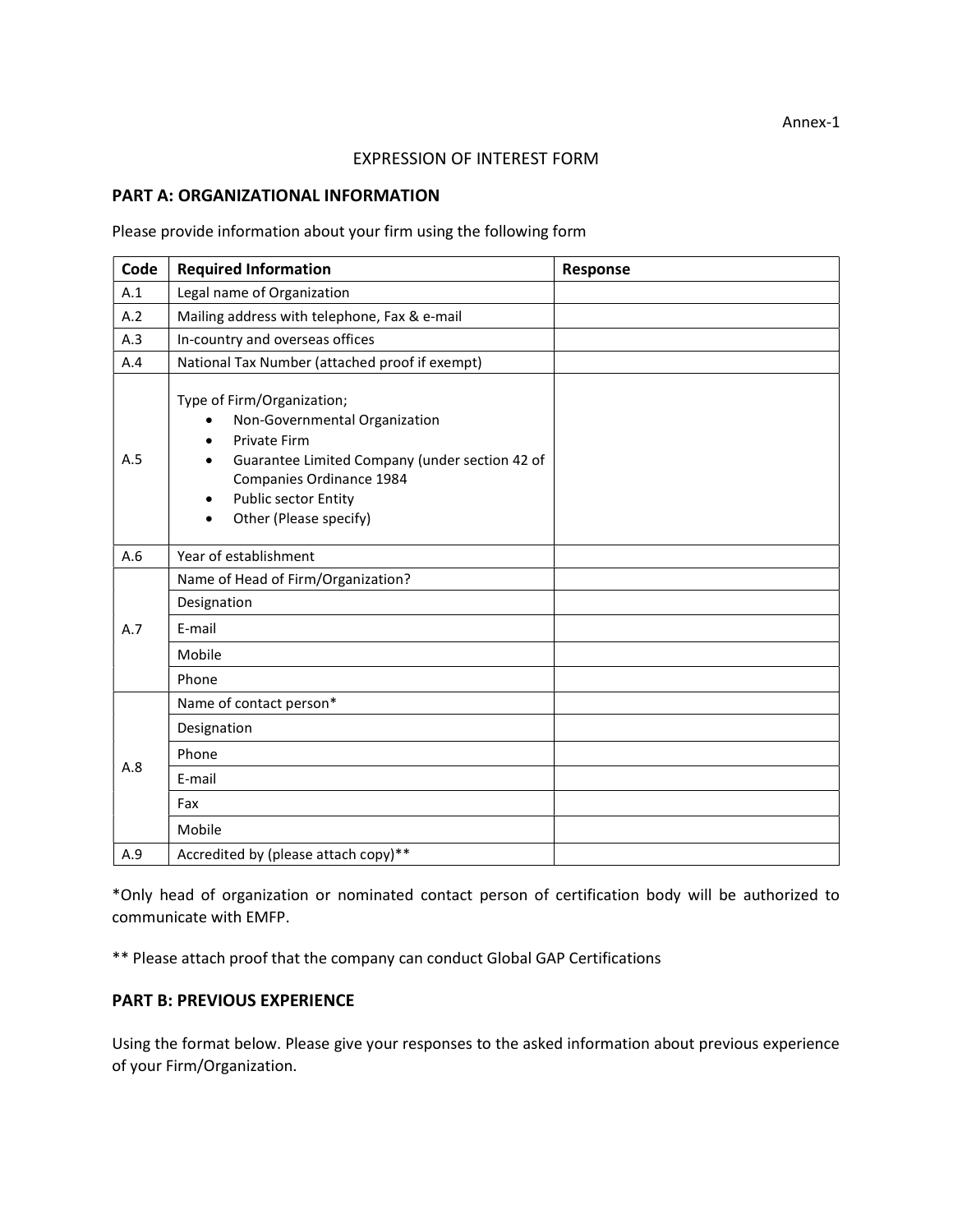| Code | <b>Required Information</b>                                                                                | <b>Certifications category</b> | Response |
|------|------------------------------------------------------------------------------------------------------------|--------------------------------|----------|
| B.1  | Identify certifications for which enlistment is<br>required                                                | Global-GAP                     |          |
|      |                                                                                                            | <b>HACCP</b>                   |          |
|      |                                                                                                            | ISO-22000                      |          |
|      |                                                                                                            | <b>BRC</b>                     |          |
|      |                                                                                                            | IFS-Food & Logistic            |          |
|      |                                                                                                            | Any other please specify       |          |
|      | Do you have related experience in areas of interest? If yes, please provide details of<br>the assignments. |                                |          |
|      | Number of certifications worked upon & issued                                                              | Global-GAP                     |          |
| B.2  |                                                                                                            | <b>HACCP</b>                   |          |
|      |                                                                                                            | ISO-22000                      |          |
|      |                                                                                                            | <b>BRC</b>                     |          |
|      |                                                                                                            | IFS-Food & Logistic            |          |
|      |                                                                                                            | Any other please specify       |          |
|      | Provide a product wise detail of the certifications issued<br>for each category.                           |                                |          |
|      | Number of qualified lead auditors (proof required)                                                         | Global-GAP                     |          |
| B.3  |                                                                                                            | <b>HACCP</b>                   |          |
|      |                                                                                                            | ISO-22000                      |          |
|      |                                                                                                            | <b>BRC</b>                     |          |
|      |                                                                                                            | IFS-Food & Logistic            |          |
|      |                                                                                                            | Any other please specify       |          |

Please provide CVs of the lead auditors

## PART C: FINANCIAL STRENGTH

Copies of audited accounts for the past three years

## Eligibility / Qualification Criteria

- 1. Must be a legal entity
- 2. Must have National Tax Number
- 3. Must be accredited by ISO/IEC 17021
- 4. Must have Lead auditor for Global GAP/HACCP/ISO22000/BRC/IFS etc.,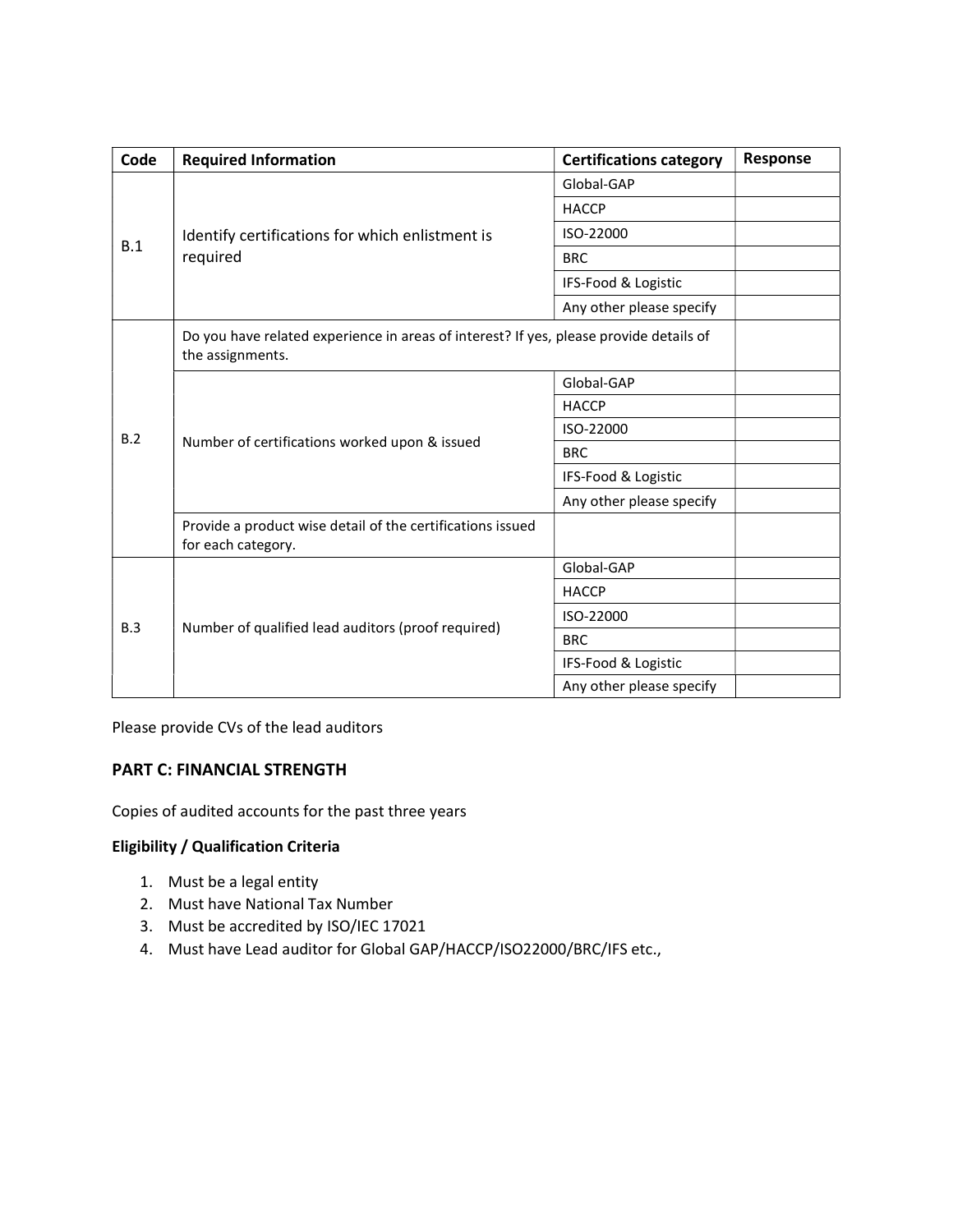### APPLICANT DECLARATION

I, (Please click here and type name), hereby certify that:

- The information provided in this document is factually correct in all material respects.
- I am duly authorized by the Governing body/board of Organization/Competent authority to submit this application on behalf of "(click here and type the name of Organization)"

| Name:         |  |
|---------------|--|
| Designation:  |  |
| Signature:    |  |
| Date & Place: |  |
| Phone:        |  |
| Mobile:       |  |
| E-mail:       |  |

Seal / Stamp of Company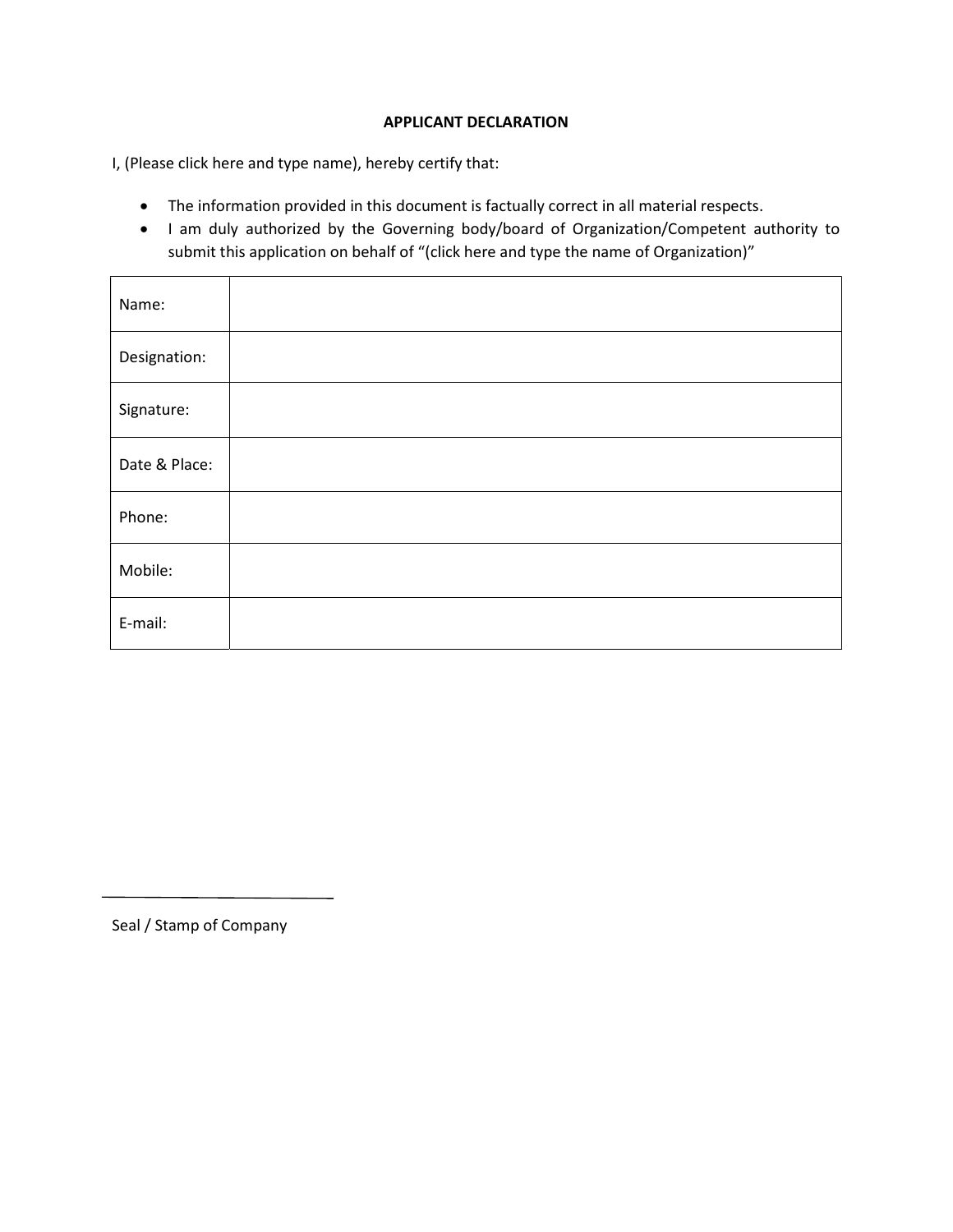# APPLICATION CHECKLIST

| Sr. No.        | <b>Required Documents</b>                                                           | <b>Check box</b> |
|----------------|-------------------------------------------------------------------------------------|------------------|
| 1              | Copy of registration(S)                                                             |                  |
| $\overline{2}$ | National Tax number certificate                                                     |                  |
| 3              | Copy of Income Tax exemption certificate if applicable                              |                  |
| 4              | Audited financial statements/Other relevant financial documents of the last 3 years |                  |
| 5              | Proof of accreditations                                                             |                  |
| 6              | Proof that the company can conduct Global GAP Certifications                        |                  |
| $\overline{7}$ | CV's of lead auditors                                                               |                  |
| 8              | List of certificates issued commodity and category wise                             |                  |
| 9              | Declaration by authorized person to submit the EOI.                                 |                  |
| 10             | Other document/s, if any. (Please specify)                                          |                  |